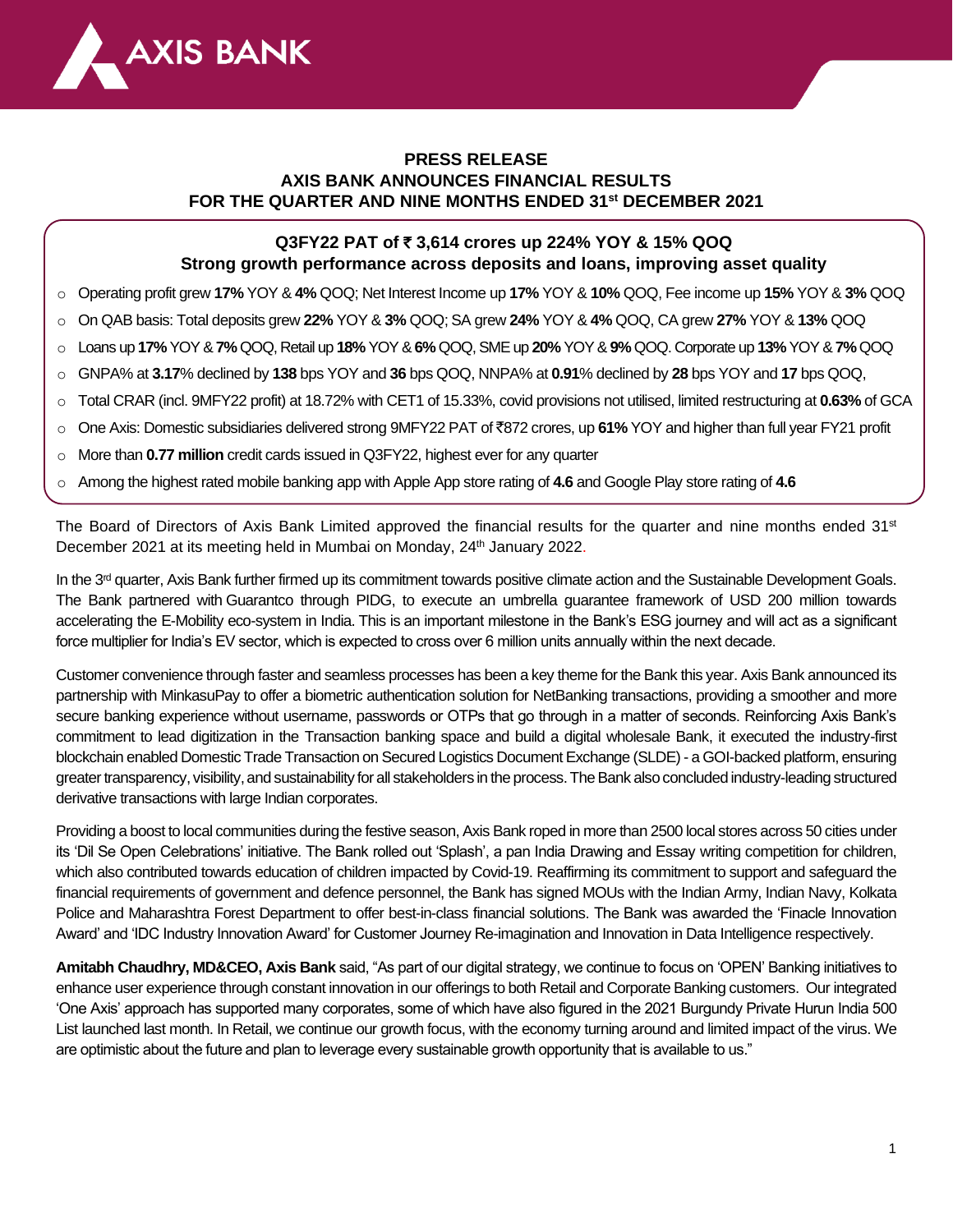

## **Performance at a Glance**

- **Net profit at** `**3,614 crores, up 224% YOY and 15% QOQ; Operating profit up 17% YOY & 4% QOQ,**
	- o NII grew **17%** YOY & **10%** QOQ, NIM\* improved **14** bps QOQ and **2** bps YOY^ to **3.53%**
	- o Fee income grew **15%** YOY and **3%** QOQ, granular fee constituted **92%** of overall fees
	- o Retail fee grew **16%** YOY and **6%** QOQ; Retail Cards fee grew **21%** YOY and **8%** QOQ

### • **Loan growth delivered in all business segments**

- o Retail loans grew **18%** YOY and **6%** QOQ, Retail disbursements up **37%** YOY and **19%** QOQ
- o SME loans grew **20%** YOY and **9%** QOQ,
- o Corporate loan book grew **13%** YOY and **7%** QOQ, Mid-corporate book grew **44%** YOY & **17%** QOQ
- **Strong growth in granular deposits** 
	- o Deposits on QAB<sup>1</sup> basis grew by **22%** YOY & **3%** QOQ,
	- o On QAB basis, CASA deposits grew **25%** YOY & **7%** QOQ; CASA ratio stood at **44%**, up 189 bps YOY
	- o On QAB basis, Retail term deposits grew **12%** YOY and **1%** QOQ
	- o **2.15** million new liability relationships added in the quarter
- **Retain strong positioning in Payments and Digital Banking**
	- o Credit card spends up **52%** YOY & **22%** QOQ
	- o **2 nd** largest player in Merchant Acquiring with market share of **16%**, incremental share of **42%** in 8MFY22
	- o **15%** market share in UPI transactions and **20%** in UPI P2M acquiring
	- $\circ$  The Bank's digital auto loans and personal loans went live on the account aggregator framework
- **Well capitalized with adequate liquidity buffers**
	- o Overall capital adequacy ratio (CAR) including profit for 9MFY22 stood at **18.72%** with CET 1 ratio of **15.33%**
	- o COVID provisions of ` **5,012** crore, not in CAR calculation provides additional cushion of **63** bps
	- o Average Liquidity Coverage Ratio (LCR) during Q3FY22 was over **113%**, excess SLR<sup>2</sup> of `**82,935** crores

## • **Declining loan slippages and NPA's, moderating credit costs, limited restructuring**

- o Net loan slippage ratio (annualized) at **0.06%**, improved **380** bps YOY and **38** bps QOQ
- o Annualized credit cost for Q3FY22 at **0.44%**, declined by **258** bps YOY & **10** bps QOQ, PCR healthy at **72%**
- o GNPA at **3.17%** declined by **138** bps YOY & **36** bps QOQ, NNPA at **0.91%** declined **28** bps YOY & **17** bps QOQ,
- o On an aggregated basis<sup>3</sup> , Coverage ratio at **130**% improved **576** bps QOQ & **1,406** bps YOY
- o Covid-19 restructuring implemented loans at **0.63%** of GCA, amongst the lowest in the industry

#### • **Bank's domestic subsidiaries deliver strong performance, annualized profit<sup>4</sup> closer to ~** `**1,157 crore**

- o Axis AMC's 9MFY22 PAT grew **54%** YOY to `**252 crores**, AAUM growth of **43%** YOY
- o Axis Finance 9MFY22 PAT grew **81%** to `**251 crores**; asset quality remains stable, with near zero restructuring
- o Axis Capital 9MFY22 PAT stood at `**166 crores**, up **88%** YOY.
- o Axis Securities 9MFY22 PAT at `**174 crores**, was up **48%** YOY

\*Net Interest Margin ^ NIM for Q3FY21 adjusted for interest on income tax refund of ₹153 crores, translating to 8 bps <sup>1</sup> QAB – Quarterly Average Balance, <sup>2</sup> Statutory Liquidity ratio <sup>3</sup> (specific+ standard+ additional + Covid) <sup>4</sup> Figures of subsidiaries are as per Indian GAAP, as used for consolidated financial statements of the Group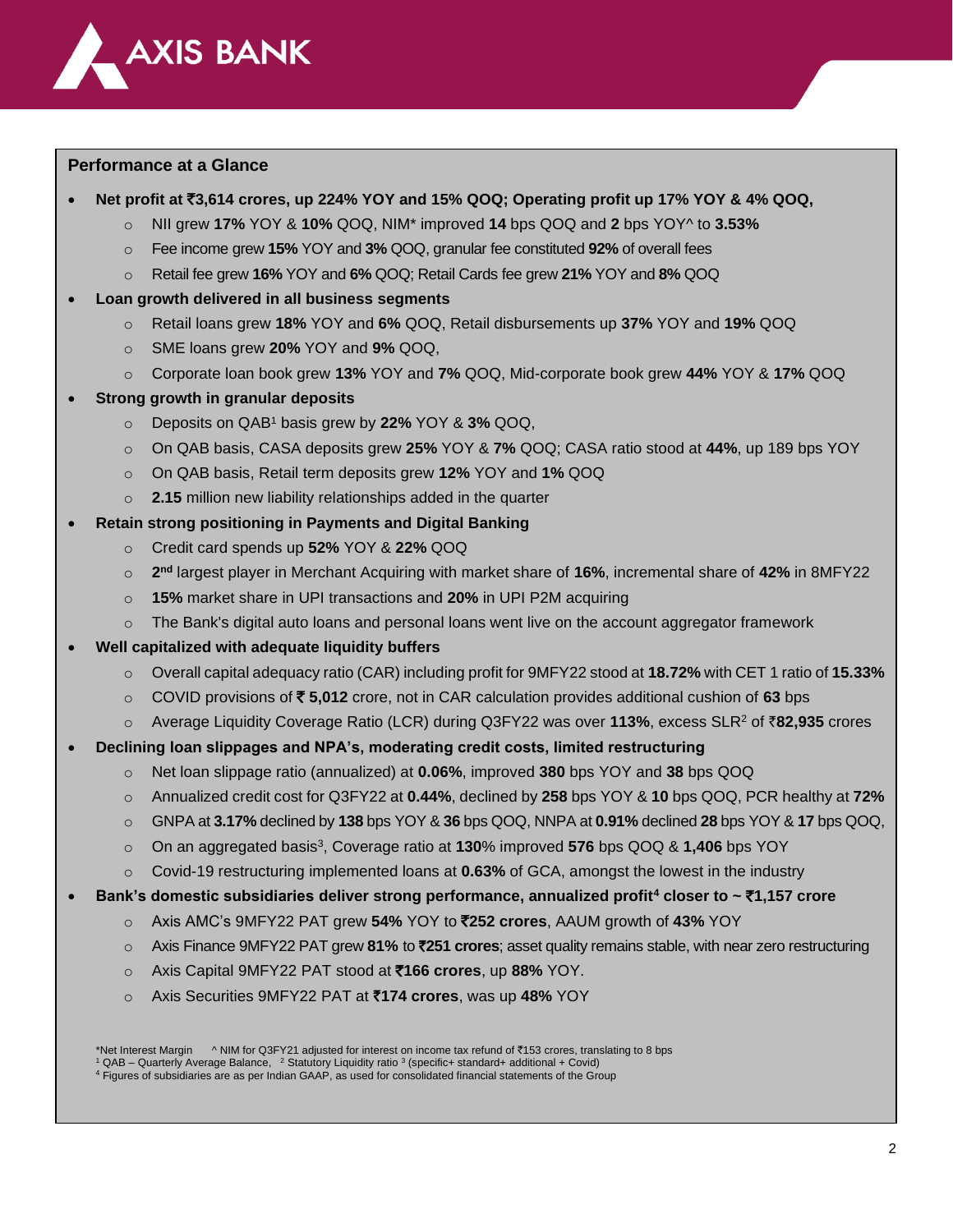

# **Profit & Loss Account: Period ended 31 st December 2021**

### **Operating Profit and Net Profit**

The Bank's operating profit for the quarter grew 17% YOY and 4% QOQ to  $\bar{\epsilon}6,162$  crores. Net profit grew 224% from  $\bar{\epsilon}1,117$ crores in Q3FY21 to  $\overline{3,614}$  crores in Q3FY22.

#### **Net Interest Income and Net Interest Margin**

The Bank's Net Interest Income (NII) grew 17% YOY and 10% QOQ to ₹8,653 crores. Net interest margin (NIM) for Q3FY22 improved by 14 bps QOQ to 3.53%.

#### **Other Income**

Fee income for Q3FY22 grew 15% YOY and 3% QOQ to ₹3,344 crores. Retail fees grew 16% YOY and 6% QOQ; and constituted 65% of the Bank's total fee income. Retail card fee grew 21% YOY and 8% QOQ. The corporate & commercial banking fee together grew 13% YOY. The trading profits and miscellaneous income for the quarter stood at  $\overline{3}87$  crores and `130 crores respectively. Overall, non-interest income (comprising of fee, trading profit and miscellaneous income) for  $Q3FY22$  stood at  $\overline{3}3,840$  crores, up 31% YOY and 1% QOQ.

### **Provisions and contingencies**

Specific loan loss provisions for Q3FY22 were  $\overline{7}790$  crores compared to  $\overline{7}927$  crores in Q2FY22.

The Bank has not utilized Covid provisions during the quarter. The Bank holds cumulative provisions (standard + additional other than NPA) of  $\overline{513,404}$  crores at the end of Q3FY22. It is pertinent to note that this is over and above the NPA provisioning included in our PCR calculations. These cumulative provisions translate to a standard asset coverage of 2.03% as on 31 st December, 2021. On an aggregated basis, our provision coverage ratio (including specific + standard + additional + Covid provisions) stands at 130% of GNPA as on 31st December, 2021.

Credit cost for the quarter ended 31st December, 2021 stood at 0.44%, declining by 258 bps YOY and 10 bps QOQ.

## **9MFY22 Financial Performance:**

Net Interest Income for 9MFY22 grew 12% YOY to ₹24,313 crores from ₹21,684 crores. Fee income grew 26% YOY to ₹9,242 crores. Operating profit grew by 5% to ₹18,276 crores from ₹17,391 crores in 9MFY21. Total provisions for 9MFY22 stood at  $\text{\texttt{8}}6,372$  crores, down 48% over the same period last fiscal. Net Profit for 9MFY22 grew 128% to  $\text{\texttt{8}}8,908$  crores from ₹3.911 crores in 9MFY21.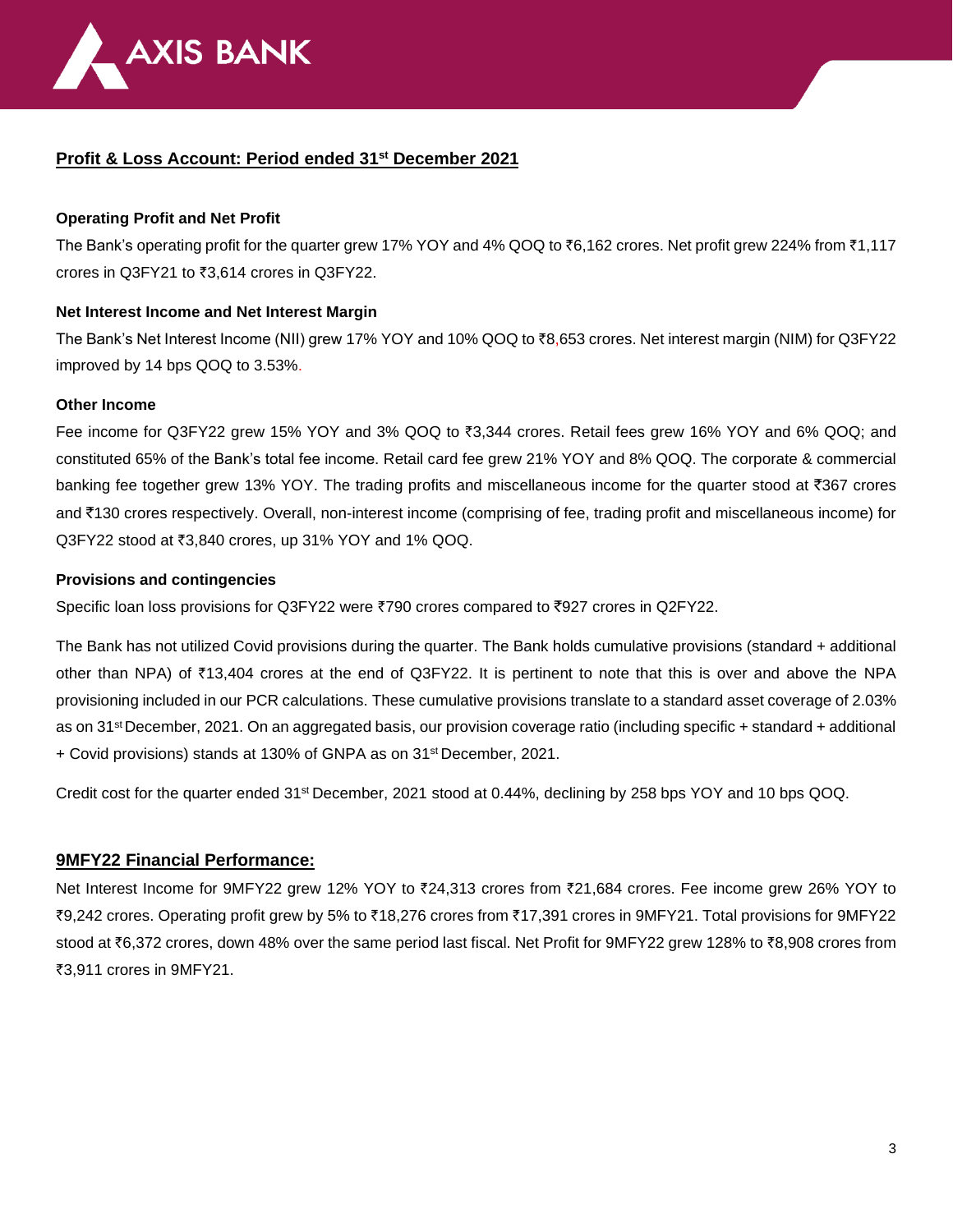

## **Balance Sheet: As on 31 st December 2021**

The Bank's balance sheet grew 20% YOY and stood at ₹11,13,066 crores as on 31<sup>st</sup> December 2021. The total deposits grew by 22% YOY on quarterly average balance (QAB) basis and 20% YOY on period end basis. On QAB basis, savings account deposits grew 24% YOY and 4% QOQ, current account deposits grew 27% YOY and 13% QOQ; and retail term deposits (RTD) grew 12% YOY and 1% QOQ. On QAB basis, CASA and RTD deposits put together grew 18% YOY and 4% QOQ. On QAB basis, the share of CASA plus RTD deposits in total deposits stood at 83% as of 31<sup>st</sup> December 2021.

The Bank's advances grew 17% YOY and 7% QOQ to  $\bar{e}6.64,866$  crores as on 31<sup>st</sup> December 2021. The Bank's loan to deposit ratio stood at 86%. Retail loans grew 18% YOY and 6% QOQ to `3,67,494 crores and accounted for 55% of the net advances of the Bank. The share of secured retail loans was ~80%, with home loans comprising 37% of the retail book. Disbursements in Retail segment were up 37% YOY and 19% QOQ. SME loan book grew 20% YOY and 9% QOQ to `67,909 crores. 96% of the SME book is secured with predominantly working capital financing, and is well diversified across geographies and sectors. Corporate loan book grew 13% YOY and 7% QOQ to `2,29,462 crores. 87% of corporate book is now rated A- and above with 92% of incremental sanctions in Q3FY22 being to corporates rated A- and above.

The book value of the Bank's Investments portfolio as on 31<sup>st</sup> December 2021, was  $\bar{\zeta}2,66,419$  crores, of which  $\bar{\zeta}2,12,391$ crores were in government securities, while ₹48,293 crores were invested in corporate bonds and ₹5,735 crores in other securities such as equities, mutual funds, etc. Out of these, 70% are in held till maturity (HTM) category, while 28% of investments are available for sale (AFS) and 2% are in held for trading (HFT) category.

#### **Digital**

Axis Bank continues to remain among the top players in the Retail Digital banking space.

- **133**% YOY growth in total UPI transaction value in Q3FY22. Market share in UPI transactions at 15**%**
- **92%** Share of digital transactions in the Bank's total financial transactions by individual customers in Q3FY22
- **75%** YOY growth in mobile banking transaction volumes in Q3FY22, with market share of 15%
- **71%**  SA accounts opened through tab banking
- **68%** Retail term deposits (by volume) opened digitally in 9MFY22
- **46%** New mutual fund SIPs sourced through digital channels in 9MFY22

The Bank's focus remains on reimagining end-end journeys, transforming the core and becoming a partner of choice for ecosystems. The Bank launched a new digital savings account which offers 10-15% as cashback for purchases on the leading ecommerce platforms. On WhatsApp banking, the Bank now has over 3 million customers on board within a year of launch.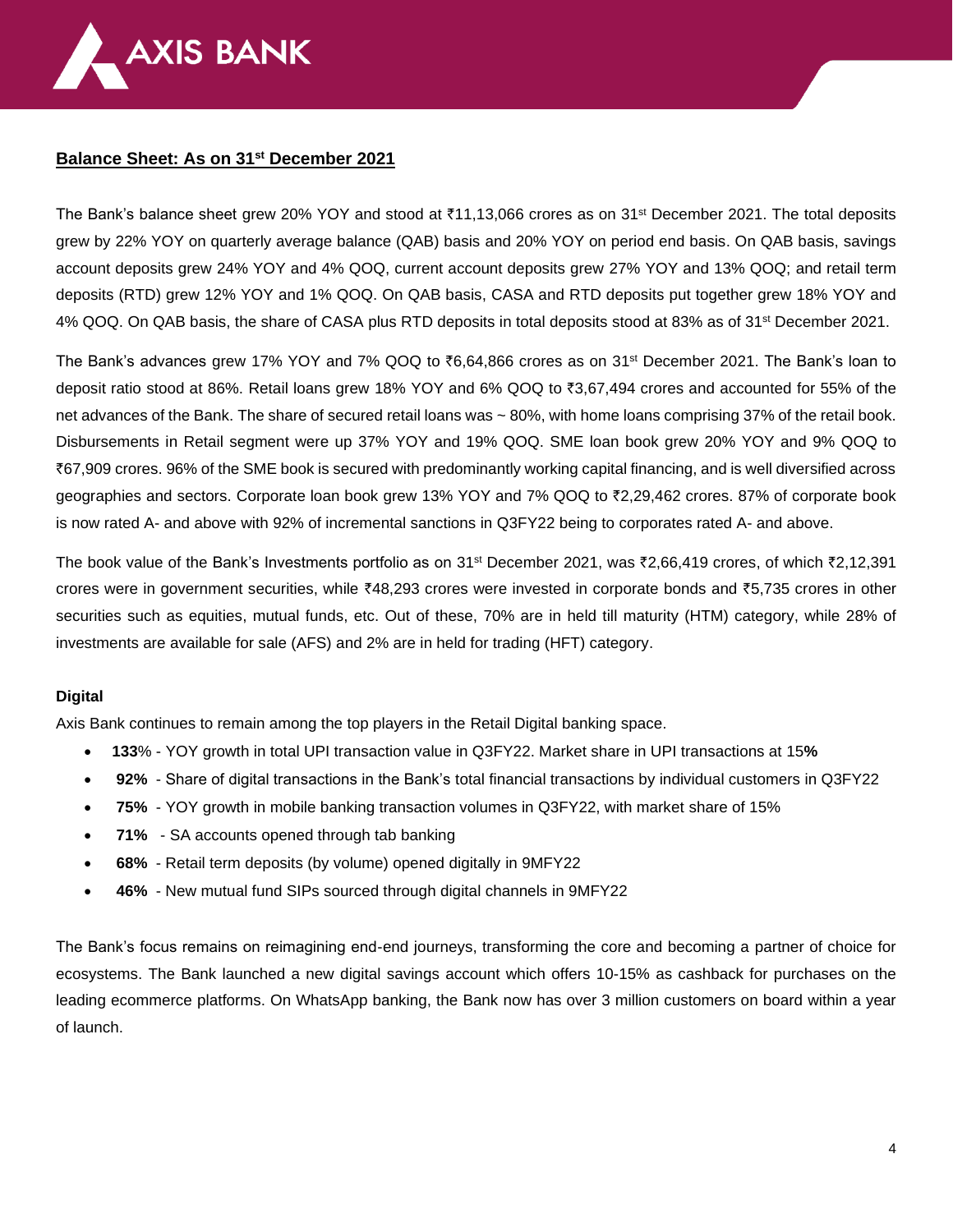

#### **Wealth Management Business – Burgundy**

The Bank's wealth management business has seen strong growth and is among the largest in India with assets under management (AUM) of over ₹2,66,675 crores as at end of 31<sup>st</sup> December 2021. Burgundy Private that was launched in December 2019 for the high and ultra-high net worth clients, has scaled up rapidly to cover over 3,209 families from 1,415 families in last one year. The combined AUM for Burgundy Private increased 86% YOY to ₹81,242 crores.

#### **Capital Adequacy and Shareholders' Funds**

The shareholders' funds of the Bank grew 3% QOQ and stood at  $\bar{c}$ 1,10,746 crores as on 31<sup>st</sup> December 2021. Under Basel III, the Capital Adequacy Ratio (CAR) and CET1 ratio as on 31<sup>st</sup> December 2021 including 9MFY22 profits were 18.72% and 15.33% respectively. Additionally, the Bank held `5,012 crores of COVID provisions, not considered for CAR calculation providing cushion of 63 bps over the reported CAR. The Book value per equity share increased from ₹323 as of 31st December, 2020 to ₹361 as of 31<sup>st</sup> December, 2021.

#### **Asset Quality**

As on 31<sup>st</sup> December, 2021 the Bank's reported Gross NPA and Net NPA levels were 3.17% and 0.91% respectively as against 3.53% and 1.08% as on 30<sup>th</sup> September 2021.

Gross slippages during the quarter were  $\bar{\tau}4,147$  crores, compared to  $\bar{\tau}5,464$  crores in Q2FY22 and  $\bar{\tau}7,993$  crores in Q3FY21 (as per IRAC norms). Slippages from the loan book were at ₹3,332 crores and that from investment exposures stood at `815 crores. Recoveries and upgrades from NPAs during the quarter were `3,288 crores while write-offs were `1,707 crores. Consequently, there were net slippages in NPAs (before write-offs) for the quarter of `860 crores as compared to `707 crores in Q2FY22 and `5,831 crores in Q3FY21. Net decline in NPA's (before write-offs) for Retail loans in Q3FY22 stood at ₹94 crores. For SME, there were net slippages in NPAs (before write-offs) for the quarter of ₹40 crores.

As on 31<sup>st</sup> December 2021, the Bank's provision coverage, as a proportion of Gross NPAs stood at 72%, as compared to 75% as at 31<sup>st</sup> December 2020 and 70% as at 30<sup>th</sup> September 2021.

The fund based outstanding of standard restructured loans implemented under resolution framework for COVID-19 related stress (Covid 1.0 and Covid 2.0) as at 31<sup>st</sup> December 2021 stood at  $*4,643$  crores that translates to 0.63% of the gross customer assets. The Bank carries a provision of  $\sim$  24% on restructured loans, which is in excess of regulatory limits.

#### **Network**

As on 31st December 2021, the Bank had a network of 4,700 domestic branches and extension counters situated in 2,665 centres compared to 4,586 domestic branches and extension counters situated in 2,586 centres as at end of 31st December 2020. As on 31st December 2021, the Bank had 11,060 ATMs and 5,943 cash recyclers spread across the country. The Bank's Axis Virtual Centre channel had six centres with over 1,500 Virtual Relationship Managers as on 31<sup>st</sup> December 2021.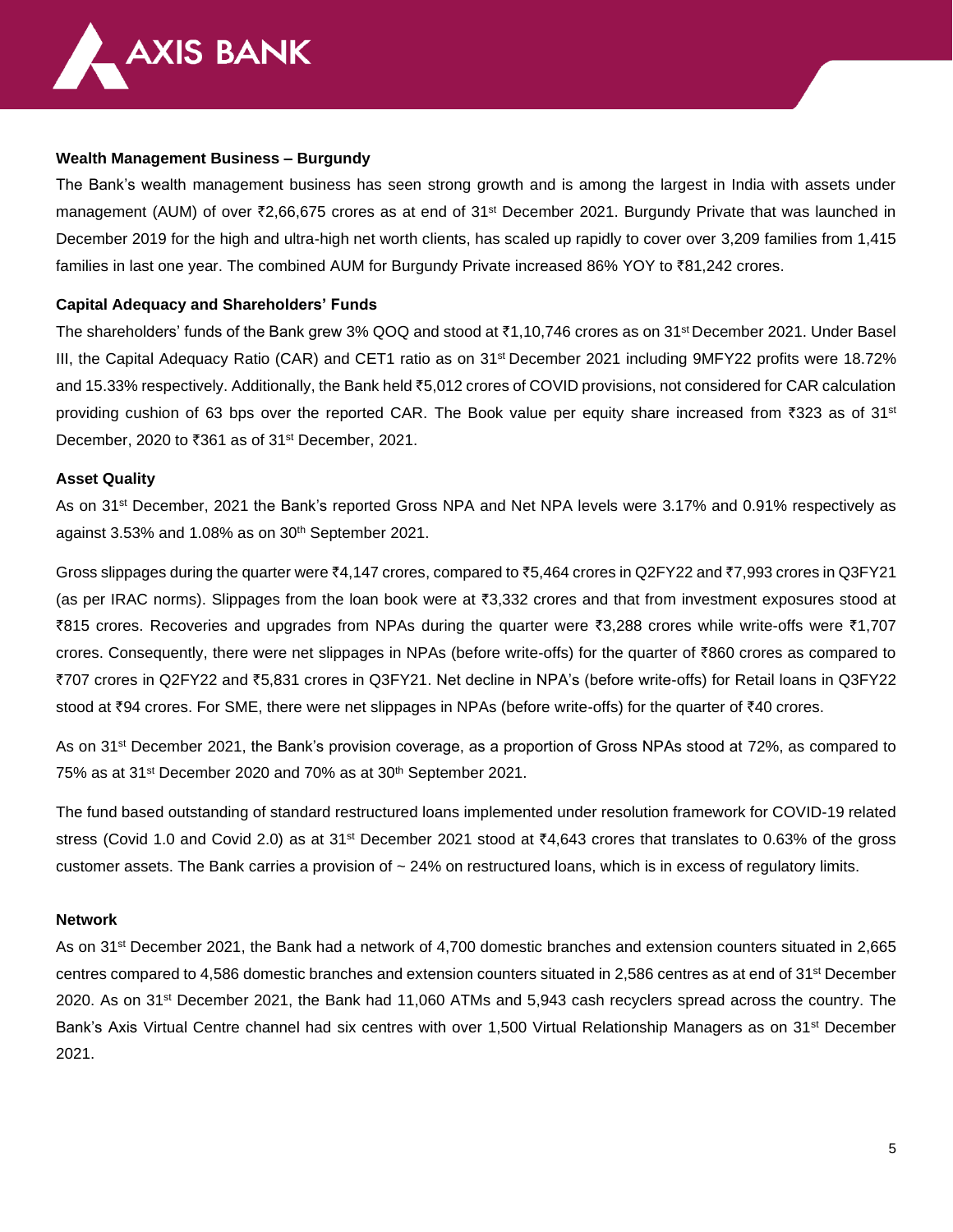

## **Key Subsidiaries' Performance**

The Bank's domestic subsidiaries delivered strong performance with reported total PAT of ₹872 crores, up 61% YOY over the 9MFY21 total profit of  $\overline{5}541$  crores.

- **Axis AMC:** Axis AMC continued to strengthen its positioning driven by strong leadership team and innovative product launches on the equity savings side including global and sustainability strategies. Axis AMC's average AUM for the quarter grew by 43% YOY to  $\overline{z}2,53,450$  crores. Its 9MFY22 PAT grew 54% YOY to  $\overline{z}252$  crores from  $\overline{z}164$ crores in 9MFY21.
- **Axis Finance**: Axis Finance has been investing in building a strong customer focused franchise. Retail book constituted 29% of total loans while the focus in wholesale business continues to be on well rated companies and cash flow backed transactions. Axis Finance remains well capitalized with Capital Adequacy Ratio of 19.8%. The asset quality metrics remain stable with net NPA at 0.9% with near zero restructuring. Axis Finance Q3FY22 PAT was ₹113 crores, up 77% YOY. 9MFY22 PAT grew 81% YOY to ₹251 crores from ₹139 crores in 9MFY21.
- **Axis Capital**: Continued to maintain its leadership position in ECM. Axis Capital completed 16 and 43 ECM transactions in Q3FY22 and 9MFY22 respectively. Its PAT for Q3FY22 and 9MFY22 grew by 118% YOY and 88% YOY respectively.
- **Axis Securities**: Axis Securities' broking revenues for Q3FY22 & 9MFY22 grew 58% and 65% YOY to `175 crores `482 crores respectively, net profit for Q3FY22 & 9MFY22 grew by 29% and 48% YOY to `57 crores and `174 crores respectively.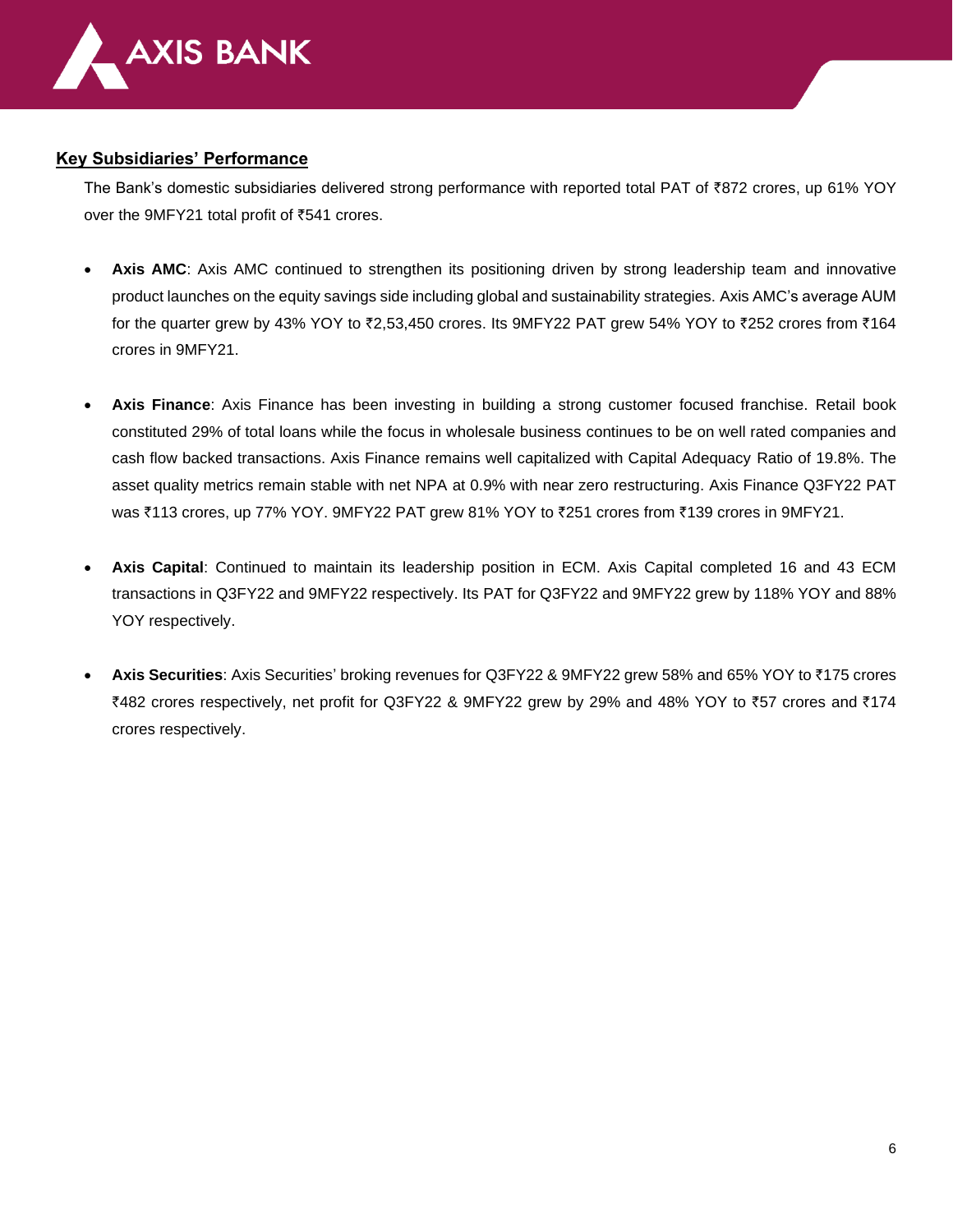

|                                       |               |               |          |               |               | ₹ crore  |
|---------------------------------------|---------------|---------------|----------|---------------|---------------|----------|
| <b>Financial Performance</b>          | <b>Q3FY22</b> | <b>Q3FY21</b> | % Growth | <b>9MFY22</b> | <b>9MFY21</b> | % Growth |
| Net Interest Income                   | 8,653         | 7,373         | 17%      | 24,313        | 21,684        | 12%      |
|                                       |               |               |          |               |               |          |
| Other Income                          | 3,840         | 2,929         | 31%      | 10,997        | 8,723         | 26%      |
| - Fee Income                          | 3,344         | 2,906         | 15%      | 9,242         | 7,310         | 26%      |
| - Trading Income                      | 367           | (33)          |          | 1,396         | 1,196         | 17%      |
| - Miscellaneous Income                | 129           | 55            | 135%     | 359           | 217           | 66%      |
|                                       |               |               |          |               |               |          |
| <b>Operating Revenue</b>              | 12,493        | 10,302        | 21%      | 35,310        | 30,407        | 16%      |
| Core Operating Revenue*               | 12,126        | 10,360        | 17%      | 33,893        | 29,200        | 16%      |
| <b>Operating Expenses</b>             | 6,331         | 5,053         | 25%      | 17,034        | 13,017        | 31%      |
| <b>Operating Profit</b>               | 6,162         | 5,248         | 17%      | 18,276        | 17,391        | 5%       |
| Core Operating Profit*                | 5,795         | 5,307         | 9%       | 16,859        | 16,183        | 4%       |
|                                       |               |               |          |               |               |          |
| Net Profit/(Loss)                     | 3,614         | 1,117         | 224%     | 8,908         | 3,911         | 128%     |
| EPS Diluted (₹) annualized            | 46.61         | 14.47         |          | 38.44         | 17.61         |          |
| Return on Average Assets (annualized) | 1.30%         | 0.48%         |          | 1.12%         | 0.56%         |          |
| Return on Equity (annualized)         | 14.19%        | 4.91%         |          | 12.01%        | 6.13%         |          |

\* excluding trading profit and gain/loss on capital repatriated from overseas branch/subsidiary

|                                                                            | As on                        | As on                        |  |  |
|----------------------------------------------------------------------------|------------------------------|------------------------------|--|--|
| <b>Balance Sheet</b>                                                       | 31 <sup>st</sup> December'21 | 31 <sup>st</sup> December'20 |  |  |
| <b>CAPITAL AND LIABILITIES</b>                                             |                              |                              |  |  |
| Capital                                                                    | 614                          | 612                          |  |  |
| Reserves & Surplus                                                         | 1,10,132                     | 98,205                       |  |  |
| Employee Stock Option Outstanding (net)                                    | 118                          |                              |  |  |
| Deposits                                                                   | 7,71,670                     | 6,41,215                     |  |  |
| <b>Borrowings</b>                                                          | 1,78,898                     | 1,35,666                     |  |  |
| <b>Other Liabilities and Provisions</b>                                    | 51,634                       | 49,426                       |  |  |
| <b>Total</b>                                                               | 11,13,066                    | 9,25,124                     |  |  |
| <b>ASSETS</b>                                                              |                              |                              |  |  |
| Cash and Balances with RBI and Banks and<br>Money at Call and Short Notice | 1,02,046                     | 72,691                       |  |  |
| Investments                                                                | 2,66,419                     | 1,98,346                     |  |  |
| Advances                                                                   | 6,64,866                     | 5,69,829                     |  |  |
| <b>Fixed Assets</b>                                                        | 4,306                        | 4,277                        |  |  |
| <b>Other Assets</b>                                                        | 75,429                       | 79,981                       |  |  |
| Total                                                                      | 11,13,066                    | 9,25,124                     |  |  |

Note - Prior period numbers have been regrouped as applicable for comparison.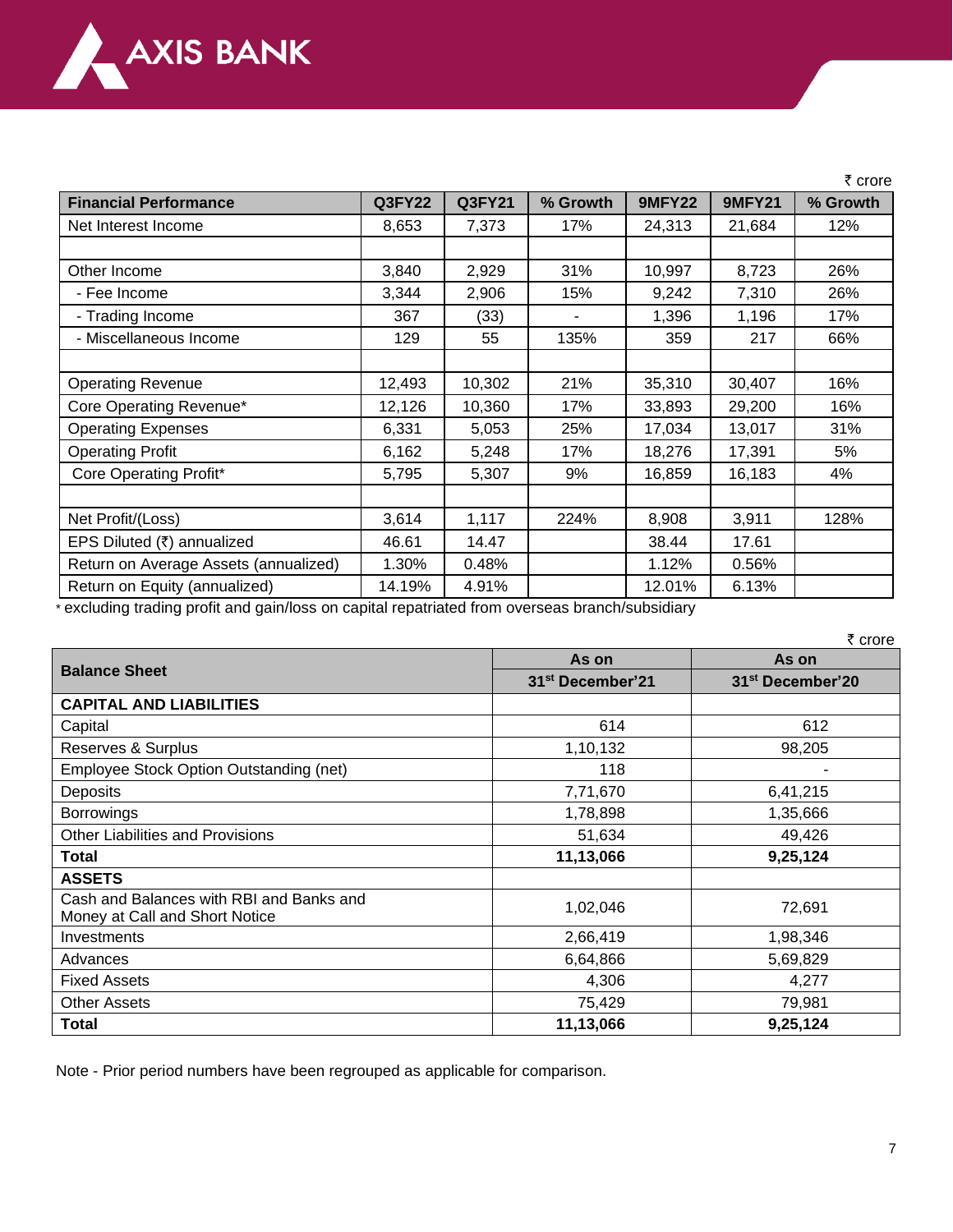

₹ crore

|                                                              | As on                         | As on                         | $\frac{0}{0}$ |
|--------------------------------------------------------------|-------------------------------|-------------------------------|---------------|
| <b>Business Performance</b>                                  | 31 <sup>st</sup> December '21 | 31 <sup>st</sup> December '20 | <b>Growth</b> |
| Total Deposits (i)+(ii)                                      | 7,71,670                      | 6,41,215                      | 20%           |
|                                                              |                               |                               |               |
| (i) Demand Deposits                                          | 3,44,878                      | 2,82,392                      | 22%           |
| - Savings Bank Deposits                                      | 2,28,166                      | 1,89,814                      | 20%           |
| - Current Account Deposits                                   | 1,16,712                      | 92,578                        | 26%           |
| Demand Deposits as % of Total Deposits                       | 45%                           | 43%                           |               |
|                                                              |                               |                               |               |
| (ii) Term Deposits                                           | 4,26,792                      | 3,58,823                      | 19%           |
| - Retail Term Deposits                                       | 2,89,910                      | 2,68,175                      | 8%            |
| - Non Retail Term Deposits                                   | 1,36,882                      | 90,648                        | 51%           |
|                                                              |                               |                               |               |
| Demand Deposits on a Quarterly Daily Average Basis (QAB)     | 3,22,810                      | 2,58,827                      | 25%           |
| Demand Deposits as % of Total Deposits (QAB)                 | 44%                           | 42%                           |               |
|                                                              |                               |                               |               |
| Net Advances (a) $+(b) + (c)$                                | 6,64,866                      | 5,69,829                      | 17%           |
| Corporate<br>(a)                                             | 2,29,462                      | 2,03,199                      | 13%           |
| <b>SME</b><br>(b)                                            | 67,909                        | 56,463                        | 20%           |
| Retail<br>(c)                                                | 3,67,494                      | 3,10,167                      | 18%           |
|                                                              |                               |                               |               |
| Investments                                                  | 2,66,419                      | 1,98,346                      | 34%           |
|                                                              |                               |                               |               |
| <b>Balance Sheet Size</b>                                    | 11,13,066                     | 9,25,124                      | 20%           |
|                                                              |                               |                               |               |
| Gross NPA as % of Gross Customer Assets*                     | 3.17%                         | 4.55%                         |               |
| Net NPA as % of Net Customer Assets*                         | 0.91%                         | 1.19%                         |               |
|                                                              |                               |                               |               |
| <b>Equity Capital</b>                                        | 614                           | 612                           | 0.2%          |
| Shareholders' Funds                                          | 1,10,746                      | 98,817                        | 12%           |
| Capital Adequacy Ratio (Basel III)                           | 17.44%                        | 18.68%                        |               |
| - Tier I                                                     | 15.18%                        | 15.85%                        |               |
| - Tier II                                                    | 2.26%                         | 2.83%                         |               |
|                                                              |                               |                               |               |
| Capital Adequacy Ratio (Basel III) (incl. profit for 9MFY22) | 18.72%                        | 19.31%                        |               |
| - Tier I                                                     | 16.46%                        | 16.48%                        |               |
| - Tier II                                                    | 2.26%                         | 2.83%                         |               |
|                                                              |                               |                               |               |

\*as per IRAC norms